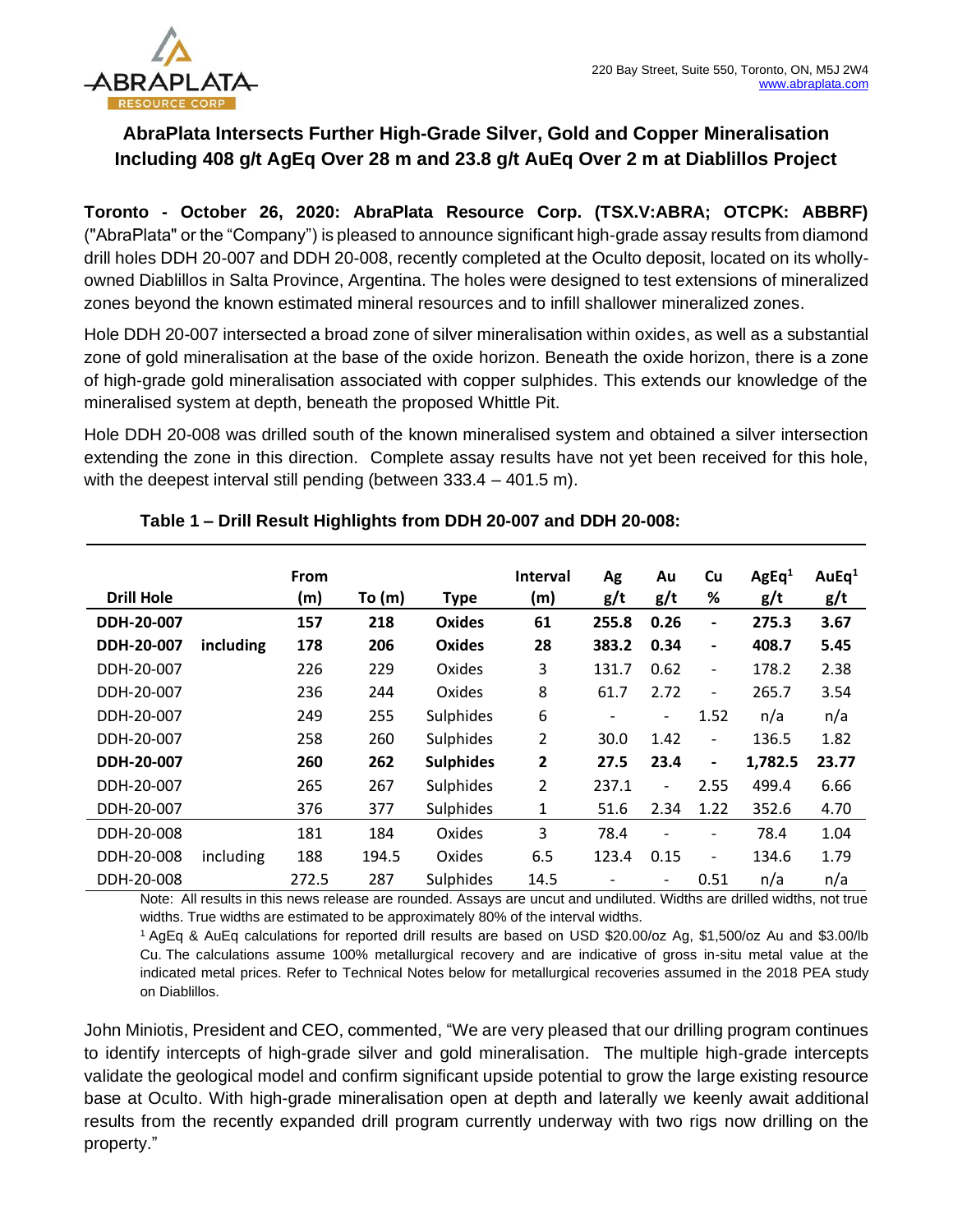

**Figure 1 – Drill Holes completed in 2019/20, with Proposed Drill Holes and Mapped Breccias in the Oculto Zone and Satellite Areas**

# **Hole DDH 20-007**

The broad zone of silver mineralisation in hole DDH 20-007 (61m @ 255.8 g/t Ag) intersected between 157 and 218m depth enhances the oxide silver resource, while the high grade gold mineralisation (2m @ 23.4g/t Au between 260-262m) demonstrates the potential for underground mineable gold. The 2m zone between 265-267m grading 237.1g/t Ag and 2.55% Cu adds to our knowledge of the potential of the underlying sulphide resource.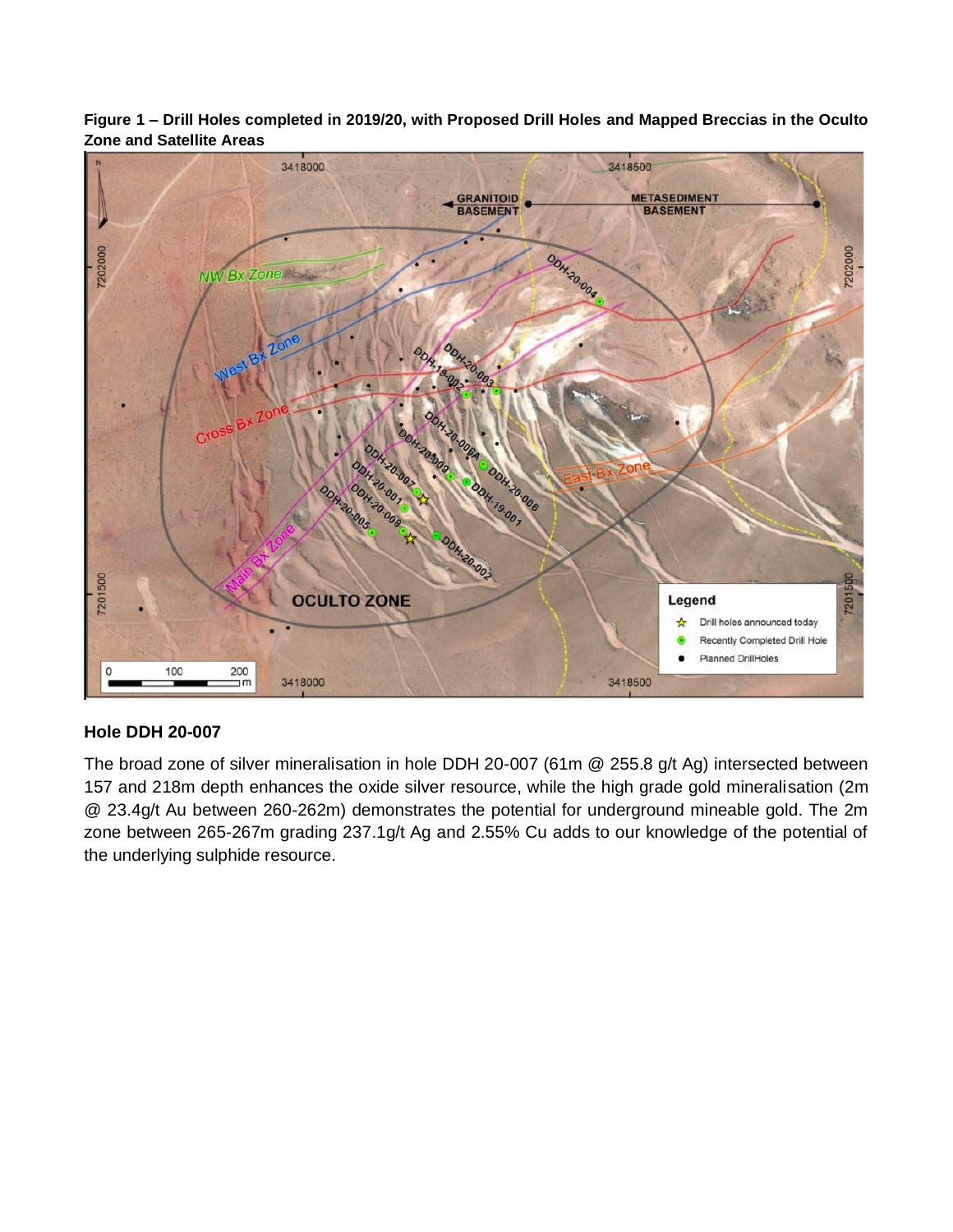

**Figure 2 - Cross-Section 8250 (Looking East) with Highlighted Intercepts in Hole DDH 20-007**

Further assay results from the two holes are included in Annex 1 below.

#### **About Diablillos**

The 80 km<sup>2</sup> Diablillos property is located in the Argentine Puna region - the southern extension of the Altiplano of southern Peru, Bolivia, and northern Chile - and was acquired from SSR Mining Inc. by the Company in 2016. There are several known mineral zones on the Diablillos property, with the Oculto zone being the most advanced with approximately 90,000 metres drilled to date. Oculto is a highsulphidation epithermal silver-gold deposit derived from remnant hot springs activity following Tertiartyage local magmatic and volcanic activity. Comparatively nearby examples of high sulphidation epithermal deposits include: El Indio, Chile; Veladero, Argentina; and Pascua Lama, on the Chile-Argentine border.

| iable 2 - 2010 Milleral Resource Estimate for the Oculto Debosit. Diabilitys i Tolect |                    |             |             |                                    |                                    |  |  |  |
|---------------------------------------------------------------------------------------|--------------------|-------------|-------------|------------------------------------|------------------------------------|--|--|--|
| Category                                                                              | Tonnage<br>(000 t) | Αg<br>(g/t) | Au<br>(g/t) | <b>Contained Ag</b><br>(000 oz Ag) | <b>Contained Au</b><br>(000 oz Au) |  |  |  |
| Indicated                                                                             | 26,900             | 93.0        | 0.85        | 80,300                             | 732                                |  |  |  |
| Inferred                                                                              | .000               | 46.8        | 0.89        | 1,505                              | 29                                 |  |  |  |

| Table 2 - 2018 Mineral Resource Estimate for the Oculto Deposit, Diablillos Project |  |
|-------------------------------------------------------------------------------------|--|
|                                                                                     |  |

Effective August 31, 2017. Full details of the Mineral Resources are available in a Company news release dated March 2, 2018. For additional information please see Technical Report on the Diablillos Project, Salta Province, Argentina, dated April 16, 2018, completed by Roscoe Postle Associates Inc, and available o[n www.SEDAR.com.](about:blank)

# **QA/QC and Core Sampling Protocols**

AbraPlata applies industry standard exploration methodologies and techniques, and all drill core samples are collected under the supervision of the Company's geologists in accordance with industry practices. Drill core is transported from the drill platform to the logging facility where drill data is compared and verified with the core in the trays. Thereafter, it is logged, photographed, and split by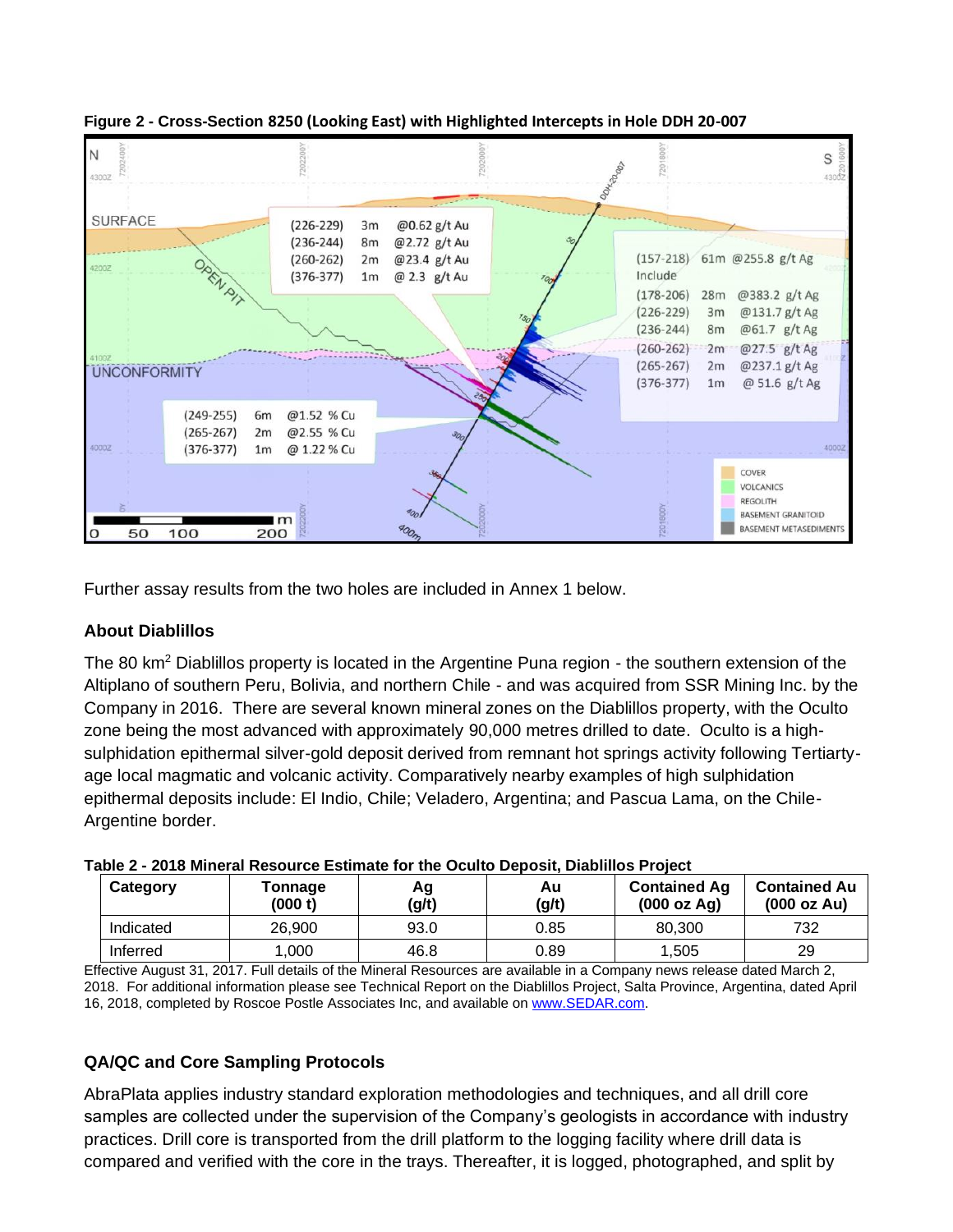diamond saw prior to being sampled. Samples are then bagged, and quality control materials are inserted at regular intervals; these include blanks and certified reference materials as well as duplicate core samples which are collected in order to measure sample representivity. Groups of samples are then placed in large bags which are sealed with numbered tags in order to maintain a chain-of-custody during the transport of the samples from the project site to the laboratory.

All samples are received by the SGS offices in Salta who then dispatch the samples to the SGS preparation facility in San Juan. From there, the prepared samples are sent to the SGS laboratory in Lima, Peru where they are analyzed. All samples are analyzed using a multi-element technique consisting of a four acid digestion followed by ICP/AES detection, and gold is analyzed by 50g Fire Assay with an AAS finish. Silver results greater than 100g/t are reanalyzed using four acid digestion with an ore grade AAS finish.

### **Qualified Persons**

David O'Connor P.Geo., Chief Geologist for AbraPlata, is the qualified person as defined by National Instrument 43-101 Standards of Disclosure for Mineral Projects, has reviewed and approved the scientific and technical information in this news release.

### **Technical Notes**

All results in this news release are rounded. Assays are uncut and undiluted. Intervals are drilled widths, not true widths. AgEq calculations for reported drill results are based on USD \$20.00/oz Ag, \$1,500/oz Au and \$3.00/lb Cu. The calculations assume 100% metallurgical recovery and are indicative of gross in-situ metal value at the indicated metal prices. The most recent technical report for the Diablillos Project is the 2018 Preliminary Economic Assessment (PEA) authored by Roscoe Postle Associates Inc. The PEA assumes average metallurgical recoveries of 82% Ag and 86% Au. No metallurgical testwork has yet been completed on the recovery of copper.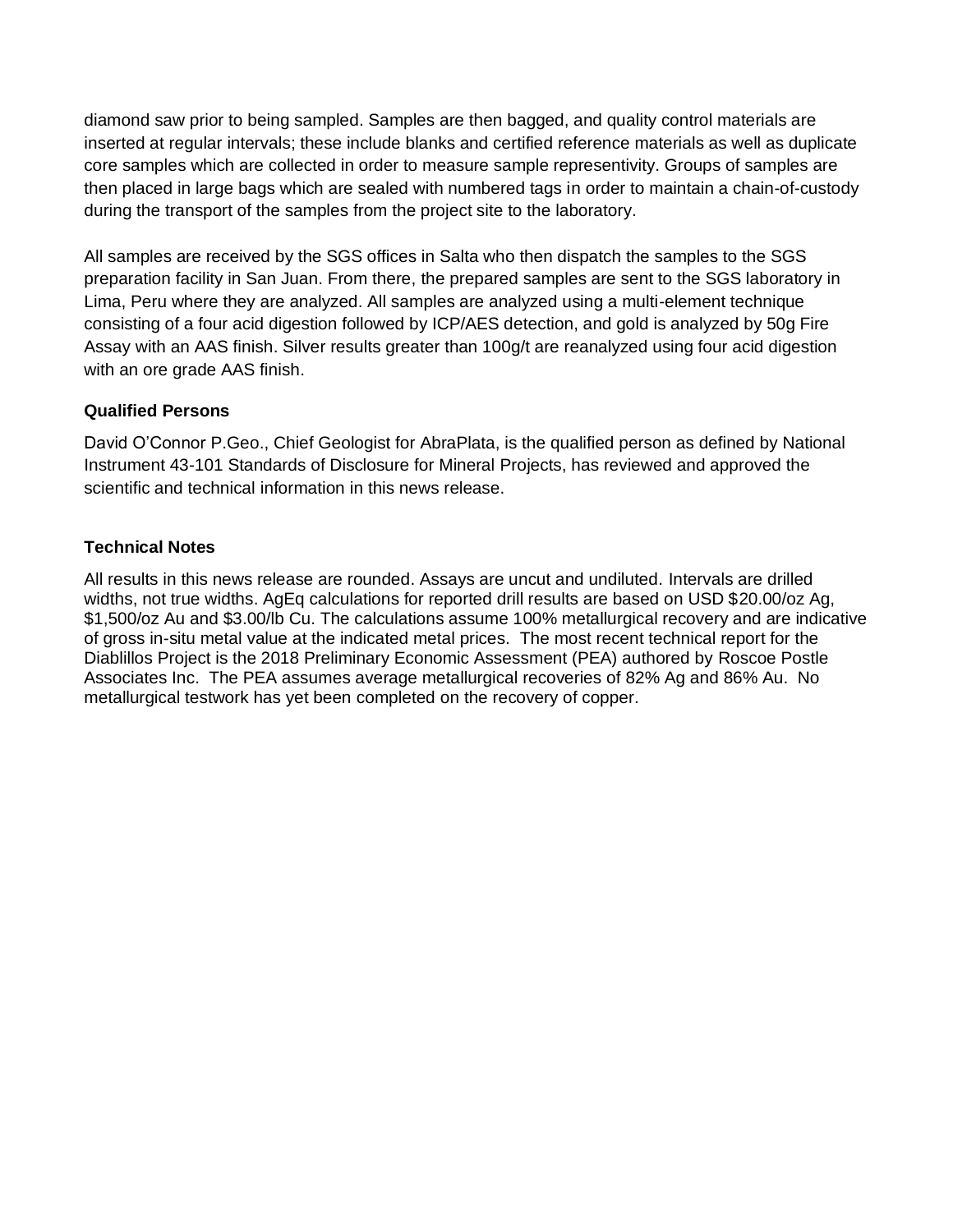| <b>Drill Hole</b> | <b>From</b><br>(m) | To (m) | Intercept<br>(m)            | <b>Thickness</b><br>(m) | Ag $(g/t)$ | Au (g/t) | Cu (%)         |  |  |
|-------------------|--------------------|--------|-----------------------------|-------------------------|------------|----------|----------------|--|--|
| <b>DDH 20-007</b> |                    |        |                             |                         |            |          |                |  |  |
|                   | 157                | 218    | 61                          | 49                      | 255.8      | 0.26     | -              |  |  |
| Including         | 178                | 206    | 28                          | 22.5                    | 383.2      | 0.34     | ۰              |  |  |
|                   | 226                | 229    | 3                           | 2.4                     | 131.7      | 0.62     | ۰              |  |  |
|                   | 236                | 244    | 8                           | 6.4                     | 61.7       | 2.72     | ۰              |  |  |
|                   | 249                | 255    | 6                           | 4.8                     |            |          | 1.52           |  |  |
|                   | 258                | 260    | 2                           | 1.6                     | 30.0       | 1.42     |                |  |  |
|                   | 260                | 262    | $\overline{2}$              | 1.6                     | 27.5       | 23.4     | $\blacksquare$ |  |  |
|                   | 265                | 267    | $\overline{2}$              | 1.6                     | 237.1      |          | 2.55           |  |  |
|                   | 376                | 377    | 1                           | 0.8                     | 51.6       | 2.34     | 1.22           |  |  |
| <b>DDH 20-008</b> |                    |        |                             |                         |            |          |                |  |  |
|                   | 47.5               | 53     | 5.5                         | 4.4                     | 11.8       | 0.55     |                |  |  |
|                   | 181                | 184    | 3                           | 2.4                     | 78.4       |          | ۰              |  |  |
|                   | 188                | 194.5  | 6.5                         | 5.2                     | 123.4      | 0.15     |                |  |  |
|                   | 272.5              | 287    | 14.5                        | 11.6                    |            |          | 0.51           |  |  |
|                   | 333.4              | 401.5  | Assay results still pending |                         |            |          |                |  |  |

#### **ANNEX 1 – Drill Result Summary of Holes DDH 20-007 and DDH 20-008**

#### **Collar Data**

| <b>Hole Number</b> |          | <b>UTM Coordinates</b> | <b>Elevation</b> | <b>Azimuth</b> | Dip | <b>Depth</b> |
|--------------------|----------|------------------------|------------------|----------------|-----|--------------|
| DDH 20-007         | X3418250 | Y7201875               | .289،            |                | -60 | 397 m        |
| DDH 20-008         | X3418226 | Y7201817               | 4.257            |                | -60 | 401.5 m      |

#### **About AbraPlata**

AbraPlata is a mineral exploration company with a diversified portfolio of silver-gold and copper exploration projects in Argentina and Chile. The Company is focused on advancing its 100%-owned Diablillos silver-gold project in the mining-friendly Salta province of Argentina, which is well-advanced, with more than US\$40 million spent historically on exploration with drilling ongoing and an initial open pit PEA completed in 2018. The Company is led by an experienced management team and has long-term supportive shareholders including Mr. Eric Sprott, Altius Minerals and SSR Mining. In addition, AbraPlata owns the Arcas project in Chile where Rio Tinto has an option to earn up to a 75% interest by funding up to US\$25 million in exploration. AbraPlata is listed on the TSX-V under the symbol "ABRA".

For further information please visit the AbraPlata Resource website at [www.abraplata.com](about:blank) or contact:

John Miniotis, President & CEO [john@abraplata.com](about:blank) Tel: +1 416-306-8334

#### **Cautionary Statements**

This news release includes certain "forward-looking statements" under applicable Canadian securities legislation. Forward-looking statements are necessarily based upon a number of estimates and assumptions that, while considered reasonable, are subject to known and unknown risks, uncertainties, and other factors which may cause the actual results and future events to differ materially from those expressed or implied by such forward-looking statements. All statements that address future plans, activities, events or developments that the Company believes, expects or anticipates will or may occur are forward-looking information. There can be no assurance that such statements will prove to be accurate, as actual results and future events could differ materially from those anticipated in such statements. Accordingly, readers should not place undue reliance on forward-looking statements. The Company disclaims any intention or obligation to update or revise any forward-looking statements, whether as a result of new information, future events or otherwise, except as required by law.